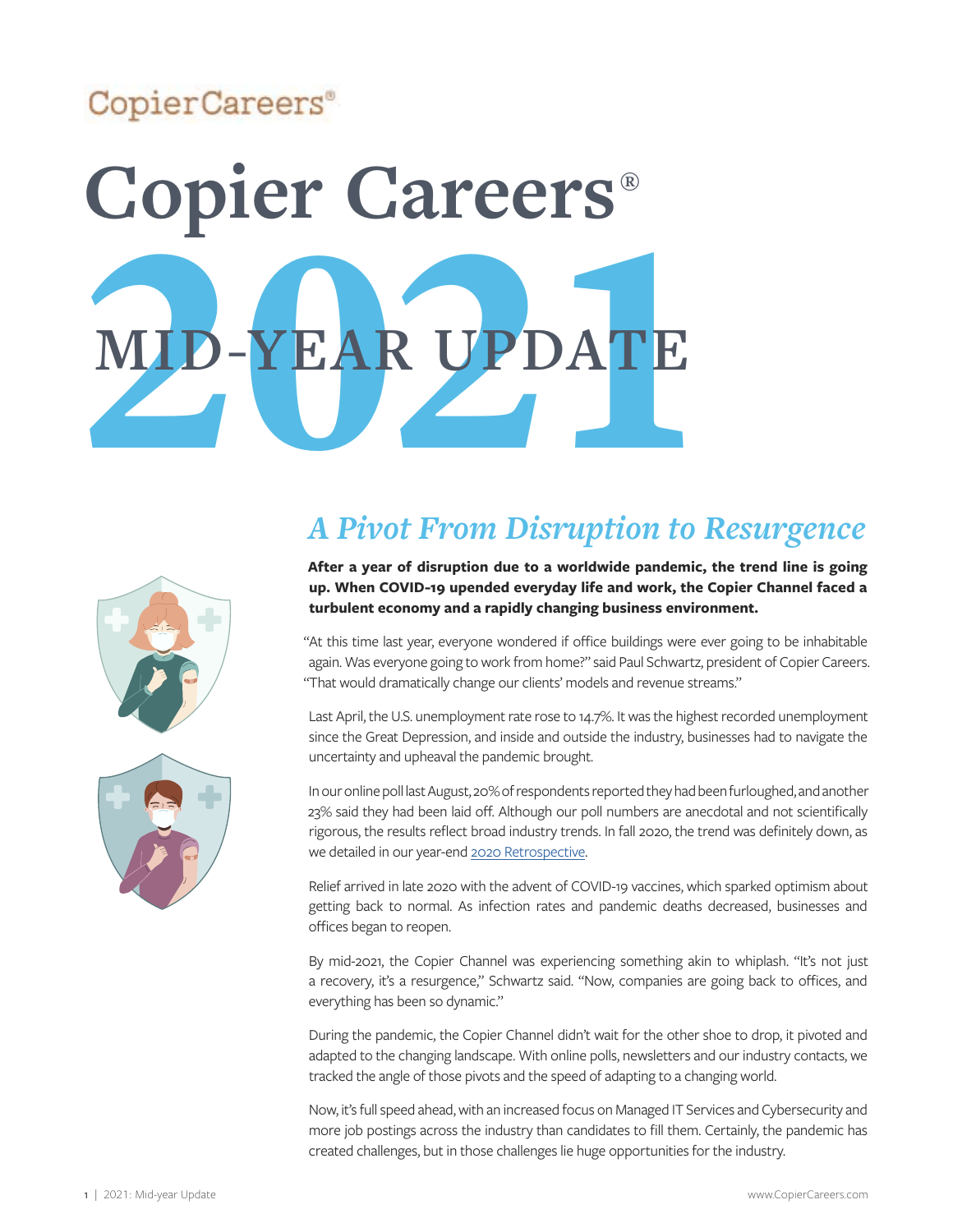## **A whiplash on hiring**



- [Job growth picked up nationally](https://usafacts.org/articles/employers-added-559000-jobs-in-may-over-double-the-growth-of-april/) in May, with 559,000 positions added, according to the BLS.
- At the end of May, total U.S. employment was at 144.9 million jobs down 5% compared to February 2020 (pre-pandemic levels).
- The number of unemployed people in the U.S. fell by 496,000 people to 9.3 million, the largest decline since January, **bringing the unemployment rate to 5.8%**.
- The Copier Channel has witnessed a similar recovery, with a great demand for job candidates in mid-2021.

#### **Securing new revenue streams**

Crisis has a way distilling what matters. That was the pandemic's effect on many Copier Channel businesses. As much of the workforce began working from home, dealers had to figure out how to serve those changing needs. Instead of break-fix and in-office service, many clients needed help procuring PPE and sanitation products, but the dynamic change was innovating solutions to meet increased demand for Managed IT Services and Cybersecurity.

"Companies realized that to survive they needed to evolve by building up their Managed Services Division," said Jessica Crowley, senior vice president of Copier Careers, noting that in at least one case, a dealer's Managed IT Division grew 40% last year, which was a huge pandemic shift. "Obviously, the hardware side has decreased, and this company was able to offer clients Managed Services for remote work. Along with that came Cybersecurity," she said.

"Managed Services has become a top conversation in our industry in the past 15 to 18 months," Crowley said. "It also increased demand for people with sales and service expertise."

It also created a logjam for hiring. Along with job orders for Sales Reps and Service Techs, there is demand for Sales Managers, Service & Ops Managers and Executives to manage the transition and lead companies into a changed business landscape.

Schwartz said that many companies now are acquiring IT service providers and integrating them into their company, thus the need for IT-savvy leadership.

"If you're strictly selling hardware or scanners, printers and copiers, it's just a commodity on the end of a network," he said. "So, dealers are smart to control the entire network, including cloud access and security. It gives them more channels of revenue and helps them grow."

## *"Some companies are going to use COVID as an excuse. We are going to use COVID as a reason to evolve."*

– online comment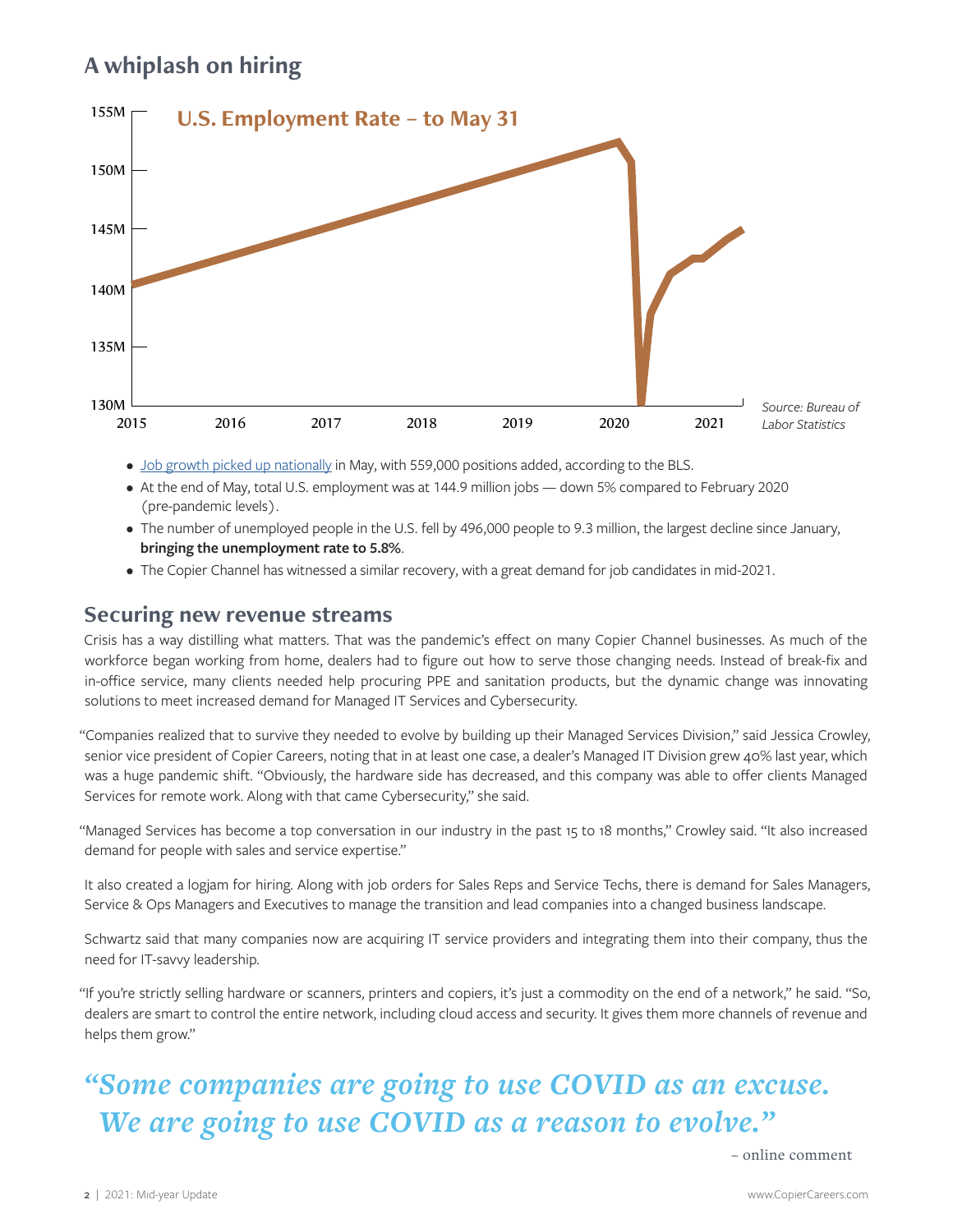#### **A resurgent industry needs more boots on the ground**

Opportunity abounds in the Copier Channel. Mid-2021 is a time of high demand across all job categories. In what has always been a tight industry, finding great candidates has become even more challenging.

In 2020, there were furloughs across the industry as the nation's economy shut down. Some dealers saw that as an opportunity to make opportunistic hires to position them as the economy reopened. It was a good move and put them in a great spot for recovery.

Schwartz said that now, in many ways, the Copier Channel is much like the 2021 housing market: high demand and low inventory, escalating prices and multiple offers. In the housing market, the need is for sellers, and in the Copier Channel, the urgent need is for qualified job candidates.



The industry has long been challenged by having enough candidates to

fill vital roles, but emerging from the pandemic the demand for qualified candidates has grown exponentially. Even though that sounds like a negative, it's actually positive, Schwartz said, because the demand for job candidates is a sign of a thriving industry.

"During the height of COVID, we saw companies accelerate in solutions. At this point, it appears that they've been through the worst," Schwartz said. "Now the question we hear most often is, 'How fast can you find me this person?'"

*"My company was not calling back after I was furloughed, so I changed to another company. I had almost five months of furlough and am very happy to be working again.*" - online comment

#### **Hiring: You snooze, you lose**

The industry's greatest challenge now is a shortage of qualified candidates for all jobs. With the competition for candidates intense, the hiring process has accelerated across the industry. The hard truth on hiring is that if you snooze, you lose. The second hard truth is that your current hiring practicing might be part of the problem.

Being part of a resurgent industry requires a nimble process to turn candidates into employees. Gone are the days of seeing multiple qualified candidates for several rounds of interviews. Now, candidates are getting multiple offers and counteroffers and hiring decisions are made quickly.

"There's a shrinking labor force now," Schwartz said. "This scarcity is forcing businesses to streamline their hiring process to better attract and win over candidates. Employers who are still in shutdown mode need to wake up to this new reality. We've never seen a shift from layoffs to hiring happen so quickly — it's been a huge whiplash."

The changes aren't small, either, Crowley said. They involve structural changes in how companies recruit, interview and hire candidates. "You have to change how you're interviewing," she said. "You have to change how long the process lasts. You have to keep the candidates engaged and interested in the opportunity before they're gone."

Poaching from other industries is also rampant, Crowley said. "The skill sets are very movable, and we are losing people to other industries. So, now you have taken a small pool of candidates and reduced it."

For Schwartz, the solution is clear. "Without a new source of candidates, this job market is only going to get tougher," he said. "Companies are ramping up their operations, and if they're not looking for new employees now, it's going to seriously hinder them.

"Even just to maintain their workforce, employers need to defend against tempting offers being made to their employees. And they need to offer competitive incentives themselves, if they want to grow. Right now, the best defense is a good offense."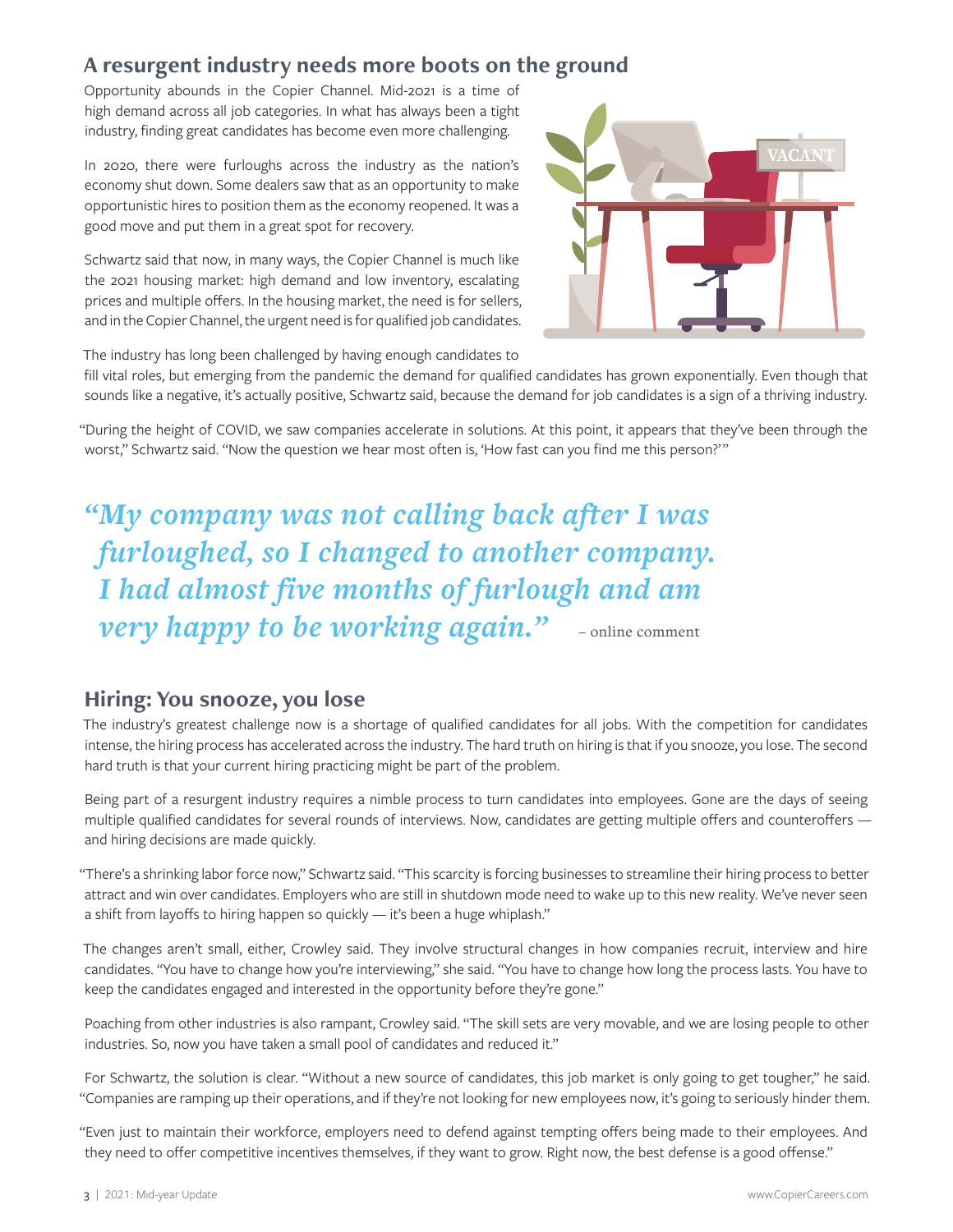#### **Push reset on your hiring practices**

In our February newsletter, we outlined ["5 Ways You're Sabotaging Your Hiring](https://copiercareers.com/employers/hiring/the-top-5-ways-youre-sabotaging-your-hiring-process/)  [Process."](https://copiercareers.com/employers/hiring/the-top-5-ways-youre-sabotaging-your-hiring-process/) Those tips remain very important in the current labor market. Here are a few tips we see as a shortcut to help with hiring right now:

- **Streamline your hiring process**, because a slow process is likely to make great candidates move on.
- **Ensure your offer is competitive**, because candidates are likely to get multiple offers, and you want to be in the hunt.
- **Make opportunistic hires** in order to fill your bench with qualified pros who can help you meet changing needs.

In mid-June 2021, Copier Careers recruiters had job orders across the board, which has accelerated the hiring process far beyond peak hiring demand before COVID, Crowley said.

"Speed is the No. 1 topic when I talk with potential clients," she said. "If the biggest thing they want is to secure talent, they have to move."

#### **Focused on the future**

Will there be a time when we think of the industry as Before-COVID and Post-COVID? The pandemic drew big, fat lines between how business worked before, during and after it. How the industry rolls with all those pandemic-induced changes will make a difference long into the future.

"Before COVID, we were preaching that there was a very tight labor market," Schwartz said. "Now there's a whole new set of variables in hiring, and you have to be creative in what you offer people. You've got to be quick about it."



Now, add attrition to the shortage of candidates and the surge in need, and the problem becomes more complex.

"We have harped on the need to build a bench for a long time," Schwartz said. "Now, we're also seeing a generational shift like we did 30 years ago."

As skilled professionals across the industry retire, companies are scrambling to fill those positions in addition to the new positions created by surging Managed IT and Cybersecurity business.

"We have more job orders now than we had in the first quarter of 2020," Schwartz said. "Overall, there's a shortage of candidates and a huge resurgence of need."

## **Building a team by growing it**

With finding well-qualified candidates ever more difficult, businesses are looking for other ways to fill positions and continue to grow, Schwartz said. It's a conversation that he and Crowley are having with clients a lot this year. In fact, some companies are seriously considering finding candidates with aptitude and training them.

"Clients tell me that it's time they start developing apprenticeship programs, where they hire people without direct experience but a technical background and get them trained and certified," Schwartz said.

Apprenticeships and training programs would be a significant pivot for the industry, but it could be the fastest way to attract talent, build a strong bench and keep companies evolving, growing and prospering.

The first step is to appeal to a younger generation of potential hires and attract them to an IT-based industry with plenty of opportunity for them to learn, advance and prosper. At the same time, building a bench with experienced pros from within will also give companies a competitive edge.

"You've got to invest in your people, because it is investing in your company," Schwartz said. "It's investing in your future."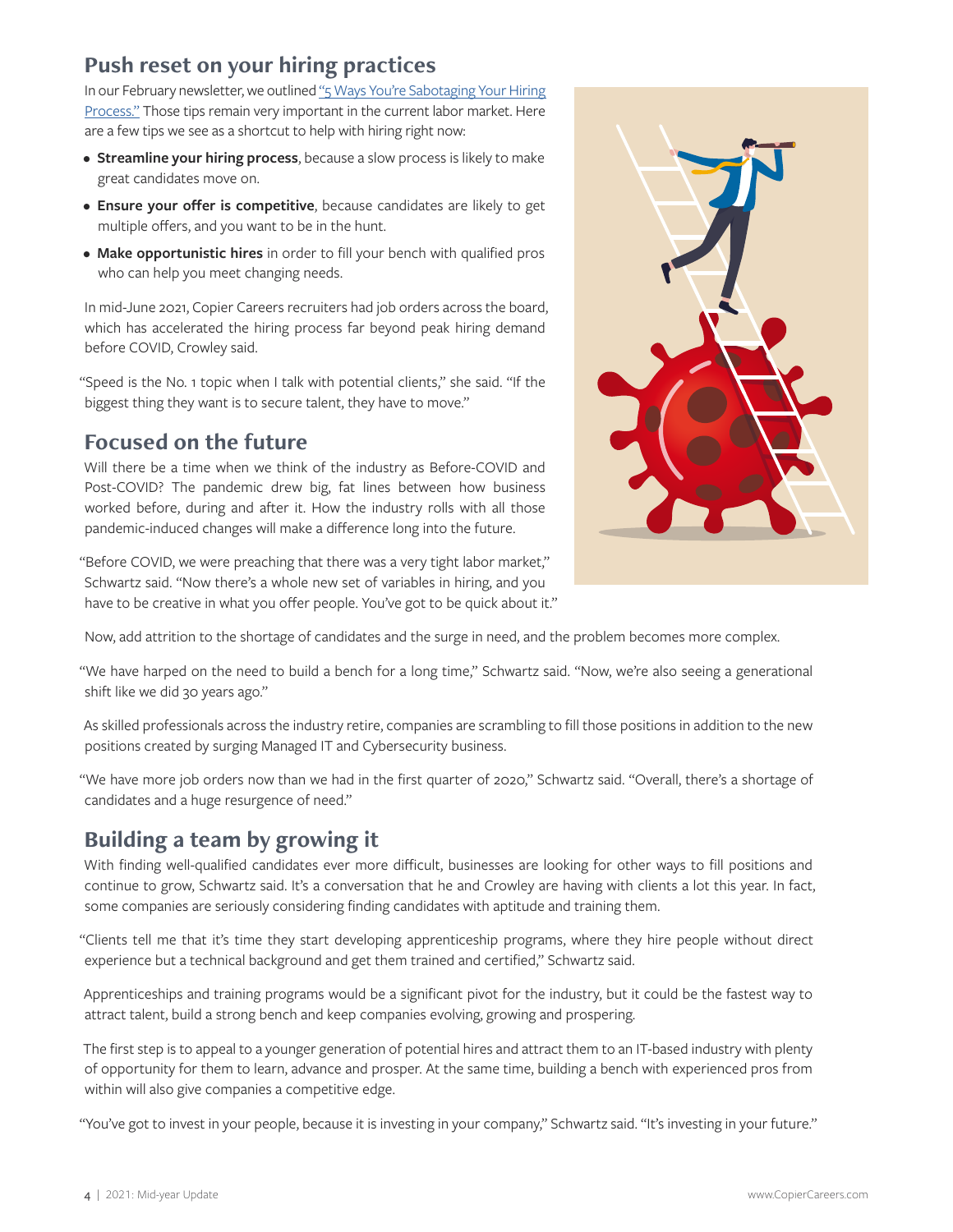#### **Insights from a pandemic year**

In a year that has been like no other, we asked people in the Copier Channel to share their experiences and insights into the changes to their work life and how well their company navigated through the turbulent pandemic world. Some quotes were edited for space, and all comments are from our online monthly polls or responses to newsletter articles. Thanks for your input!



**"Our owners were able to classify us as essential communications workers, which exempted us from closure. … This kept us open during the lockdown. … Since opening to phase 3, sales have been robust. We are one of the lucky ones that had no layoffs or furloughs."**

**" "Leadership has to step up to the plate and realize that this pandemic really shows that if you cannot pivot, you will perish."**

*"2020 was a year like no other. We have learned to WFH more efficiently, contact clients in new ways, listen to new needs/goals which were never there pre-COVID. … If we use what we learned from 2020, we can make 2021 much better."*

*"Our executive operations were very proactive in managing government and financial continuity contingencies, resulting in no furloughs or layoffs. … We kept our customers satisfied, and sales are again building."*

**"My advice? Learn to pivot. … Downsize the physical office for employees that must do the physical work while staying in touch with remote employees."**